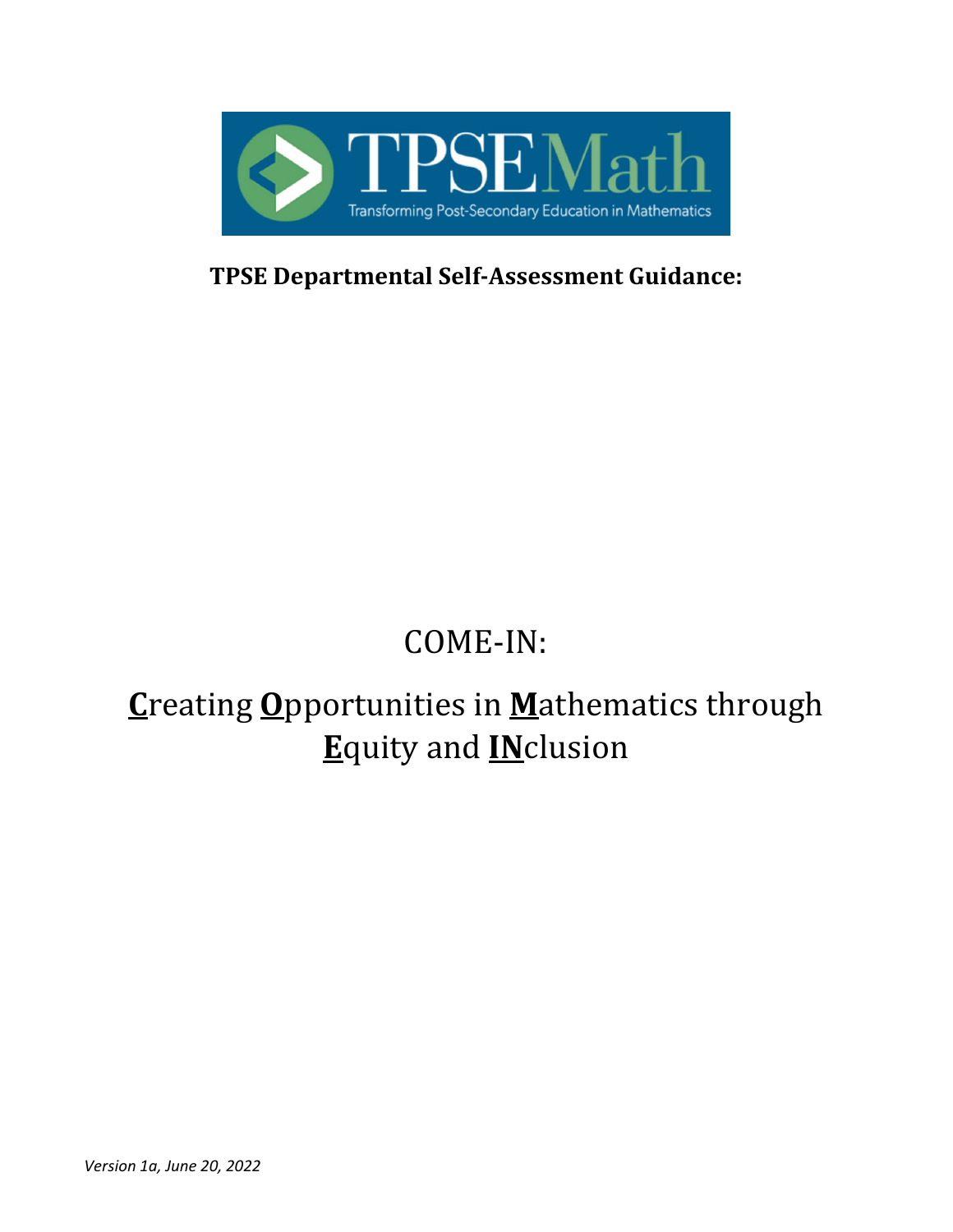# **Contents**

| COME-IN: Creating Opportunities in Mathematics through Equity and INclusion  1 |  |
|--------------------------------------------------------------------------------|--|
|                                                                                |  |
|                                                                                |  |
|                                                                                |  |
|                                                                                |  |
|                                                                                |  |
|                                                                                |  |
|                                                                                |  |
|                                                                                |  |
|                                                                                |  |
|                                                                                |  |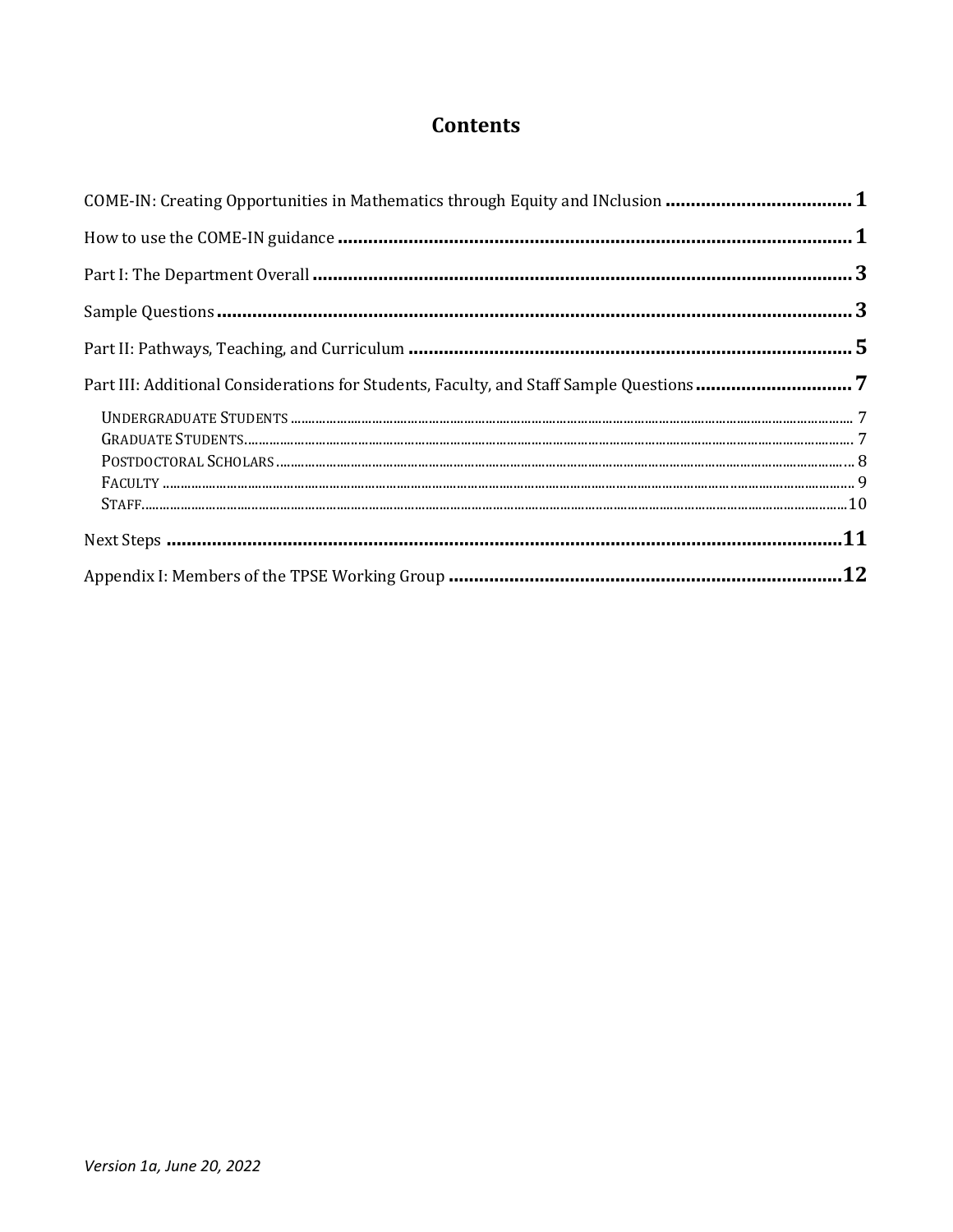# <span id="page-2-0"></span>*COME-IN: Creating Opportunities in Mathematics through Equity and INclusion*

COME-IN: Creating Opportunities in Mathematics through Equity and Inclusion is intended to guide a department in the mathematical and statistical sciences through a holistic assessment of its policies, practices, and outcomes related to equity, diversity, and inclusion (EDI). It is structured yet flexible guidance for collecting and interpreting data in a way that is adaptable to departments in different contexts. A department that begins collecting data and making meaning from those data using this guidance is going to be well-poised for a deeper dive into a strategic planning process.

COME-IN was developed by a working group of 16 mathematicians, diverse in the types of institutions they hail from; their ethnic, cultural, racial, and gender identities; and their leadership roles in mathematical sciences societies (see Appendix I). The working group adapted the core criteria for Departmental Bronze Awards from **STEMM Equity Achievement (SEA) Change**—a flagship program of the American Association for the Advancement of Sciences (AAAS)—to the needs and challenges of the mathematical and statistical sciences. The working group highlighted the gatekeeping role played by mathematics for all STEMM disciplines and worked to ensure the framework was relevant for departments at 2-year, 4-year, and research-intensive institutions and in disciplines across the mathematical sciences.

This preliminary release of COME-IN contains sample guidance from these core criteria along with additional material developed specifically for our field. The complete set of criteria are under consideration for a formal pilot with AAAS SEA Change. In the interim, this preliminary release is intended to demonstrate the process of self-assessment with quantitative and qualitative data for academic departments in the mathematical and statistical sciences to consider policies and practices that affect EDI outcomes among its members.

# *How to use the COME-IN guidance*

<span id="page-2-1"></span>COME-IN leads change teams through a self-assessment of your department or program in three stages: the department overall, pathways, teaching, and curriculum, and specific experiences of students, faculty, and staff. In this preliminary release, we present samples of the guiding questions for the department overall,

pathways, and some specific guidance for each departmental population. We also provide the full guidance for teaching and curriculum, which was developed by the COME-IN task force. Some of these questions may seem simple, and others obtuse or difficult to answer. We intentionally include some questions for which your department may not have immediate answers, as a way of encouraging you to think about equity, diversity, and inclusion in mathematics at a very broad level.

The guidance is designed to help you understand the different experiences and outcomes for all people who interact with your department: students, faculty, and staff, of different races, ethnicities, gender identities, nationalities, and disability status.

With this preliminary release, we encourage departments to consider the formation of a change team to begin to collect information and make meaning of the resulting data, including a comprehensive holistic assessment of teaching and curriculum.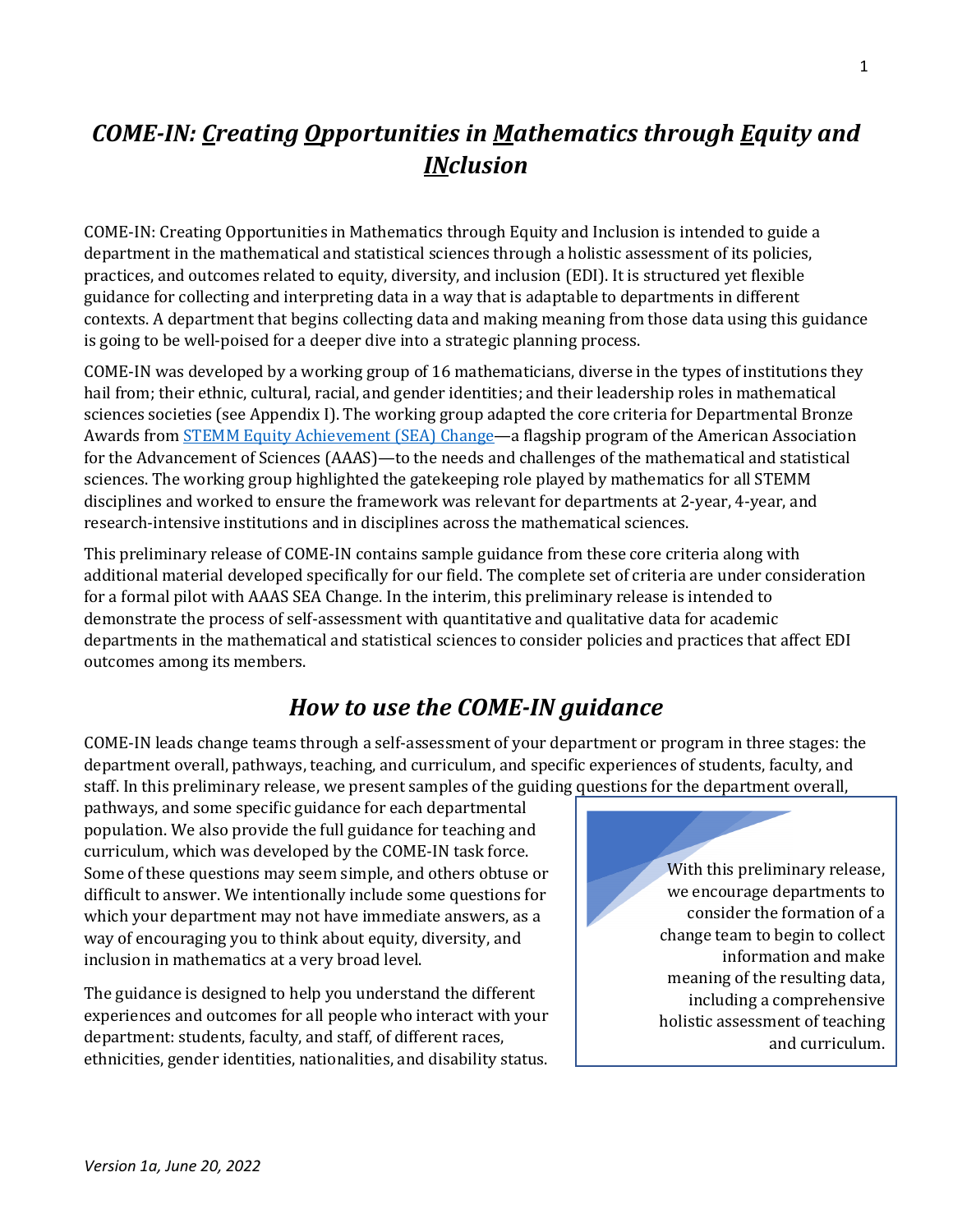# *Step 1: Collect data*

We encourage your change team to collect evidence to address each sample question in turn. Although your personal experience and intuition will provide important insights, a combination of qualitative and quantitative data may provide some surprises.

The evidence your department considers should include both *quantitative* data—numbers, graphs, statistics, and other metrics—and *qualitative* data—documents, policies, observations, interviews, photographs, biographies, and other information that cannot be captured by numbers alone. For example, you might look at numbers of graduate students who matriculate and those who complete their intended degree, to see if there are any disparate outcomes by race, ethnicity, or gender. Such numbers, while useful, can't tell you *why* those numbers are what they are. Is it because students of Color have a harder time finding mentors and advisors? Do they have disproportionate financial burdens? Are they encountering a hostile culture among their peers? Answering these questions requires a different type of data. You might gain important insights by interviewing students at the end of their first, second, and third years; students who leave before completing their intended degrees; and faculty. Or you might review policies and practices about the types of financial support students receive and their assistantship assignments. Are there practices that inadvertently have an inequitable impact on some groups of students? Qualitative data can also suggest important questions to investigate through quantitative data, or the reverse. You'll need both quantitative and qualitative data to obtain a complete understanding of EDI outcomes in your department.

# *Step 2. What do the data tell you?*

Collecting data is, of course, only the first step. As your change team proceeds in your assessment, disaggregate all data by **race, ethnicity, gender identity, nationalities, disability status, and their overlaps and intersections**. Then, look for patterns, trends, and differences. *Focus on outcomes*. Even a policy that appears fair on its surface can have differential outcomes for different groups of people, regardless of intent or structure. For example:

- Are resources and opportunities allocated equitably?
- If resources are limited, how are decisions made about who gets what?
- How do students, faculty, and staff learn about opportunities?
- What rubrics, metrics, or other criteria are used to ensure consistent and equitable experiences and opportunities?
- How are the mathematical sciences, the thinking about mathematics, and mathematicians represented in the curriculum?
- Do people of all races, ethnicities, gender identities, nationalities, disability, and their intersections have equitable access to high quality educational and career experiences and outcomes?

### *Step 3. What can you do next?*

Your departmental change team should examine your self-assessment and meaning-making journey to identify what went well and how the process might be improved. There will be several barriers to equity you have identified that will need additional root cause exploration before they are fully understood. Consider: (1) What did you learn? (2) What more do you wish you knew? How can you learn more?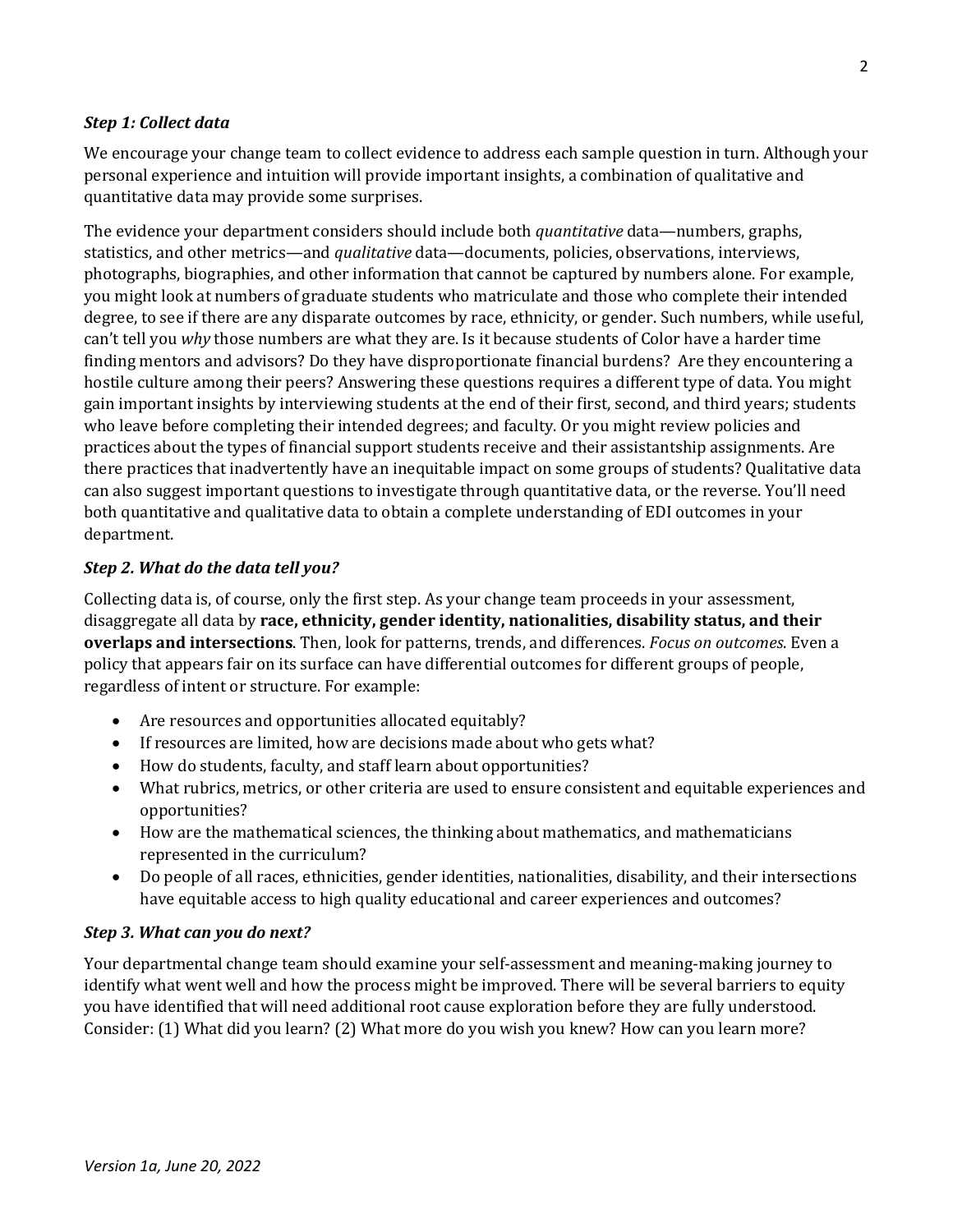# *Part I: The Department Overall Sample Questions*

<span id="page-4-1"></span><span id="page-4-0"></span>The questions in this section will encourage your change team to look at your department overall. Keep in mind *all* people who interact with your department: students, faculty, and staff. As you collect qualitative and quantitative data, separate that data as you can to describe the different experiences and outcomes for people of different races, ethnicities, gender identities, nationalities, and disability status. Although some of these questions may seem to have obvious or simple answers, as we know as mathematicians, sometimes the most interesting findings are hiding within the "obvious"!

# *1. Context: What is your Department?*

- 1.1. What encompasses the *department* you're investigating? Is it a single academic unit, a school of mathematics, a group of departments, a particular program within one of those?
- 1.2. What academic programs are in the department, including undergraduate majors and minors, Master's and PhD programs, bridge programs, REUs, and interdisciplinary programs?
- 1.3. What role does your department play in educational service courses for the general undergraduate population?

### *2. Composition: Who is in your Department?*

- 2.1. How many undergraduate, graduate, postdoc, faculty, and staff members are in the department, separately by race, ethnicity, gender identity, and any other personal or professional identities?
- 2.2. Compare these data to a benchmark, such as a national dataset for your discipline(s), the US academic population overall, and/or the makeup of your institution.

### *3. Policies*

- 3.1. What departmental or institutional initiatives support EDI? Does the department have explicitly stated policies or practices for enhancing EDI? What are they?
- 3.2. How does the department ensure that legal requirements, including disability accommodations and Title IX requirements, are implemented appropriately?
- 3.3. Are faculty and staff encouraged or required to receive training on EDI? Do they receive training on how to cultivate inclusive work and lab environments?
- 3.4. What responsibilities do faculty and staff have for promoting EDI? What feedback do they receive in their effectiveness?
- 3.5. What is the impact of EDI-related work on evaluation and promotion?

### *4. Sexual Harassment and Assault*

- 4.1. What are the department's and institution's policies on sexual harassment? How are violations handled? How are the privacy and safety of victims and those accused protected?
- 4.2. What training is offered or required about sexual harassment and assault?
- 4.3. What services are available to victims and those accused of sexual assault?

### *5. Role models and Diversity*

- 5.1. How is EDI reflected in invited talks, colloquia, seminars, other events, and the event organizers?
- 5.2. How does the department highlight the accomplishments of all its members?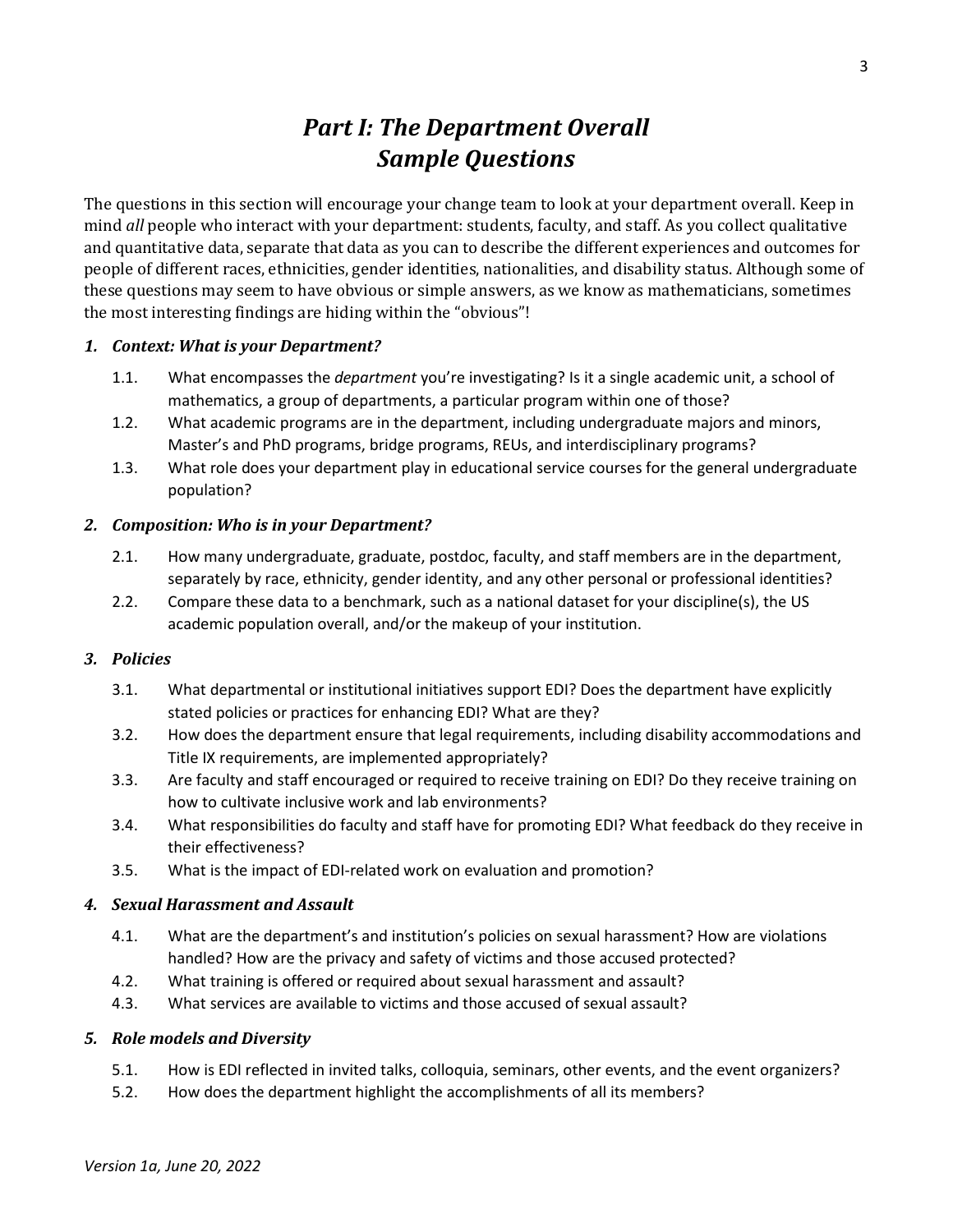5.3. How is EDI reflected on the department and university websites, printed materials, and other communications?

### *6. Recruitment and Hiring*

- 6.1. Are requirements regarding interpersonal skills, including those related to EDI, explicitly stated? Which skill sets and experiences are required, and which are optional?
- 6.2. Who is in the potential candidate pool of each process and strategy, and what are the outcomes of each? How are candidates recruited across the range of personal and professional identities?
- 6.3. What is the composition of the applicant pool, short-listed candidates, interviewees, who receives job offers, and who is ultimately hired?
- 6.4. How are search committees formed? What training or guidelines are provided to the committee?
- 6.5. What does the department do to assess and correct salary inequities?

# *7. Mentoring*

- 7.1. Does the department have a formal definition of mentoring, separately from advising? What is it?
- 7.2. What training is provided to students, faculty, and staff to be effective mentors and advisors?
- 7.3. Are cultural competency and other EDI issues included in mentor training?
- 7.4. How do members of the department, especially those from underrepresented groups, learn to build and cultivate successful mentorship relationships?

# *8. Flexible Timelines, Caregiver Support, and Effect on Evaluation*

- 8.1. What are the policies regarding personal and family leave and caregiving responsibilities?
- 8.2. Are classes, advising, work hours, meetings, and other programs and activities scheduled to accommodate students, faculty, and staff who have caregiver or other responsibilities?
- 8.3. Do undergraduate and graduate students, faculty, and staff have access to family care resources including childcare and lactation rooms?

# *9. Evaluation and Performance Review*

- 9.1. What processes are in place to review academic or career progress or progress?
- 9.2. How are evaluation results used in policy, staffing, resource allocation, and career progression?
- 9.3. How is the balance among learning, teaching, research, and service considered in all forms of evaluation?
- 9.4. In what ways are evaluation results used in department policy, staffing, resource allocation, and career progression?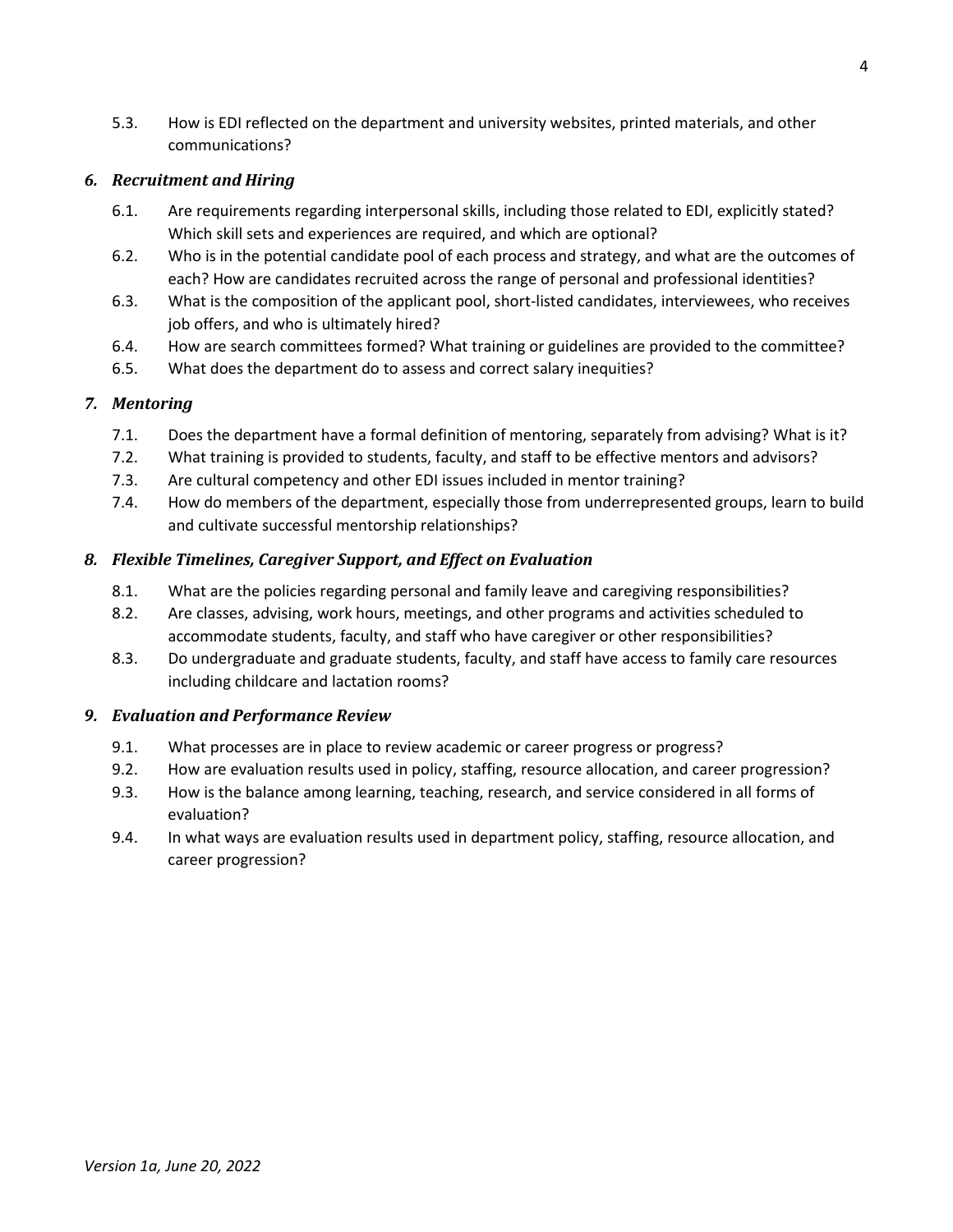# *Part II: Pathways, Teaching, and Curriculum*

<span id="page-6-0"></span>This section will guide your change team through a review of what you teach, how you teach it, and who you teach it to. We invite you to reflect upon your department's curricular pathways, with an eye to who has access to which pathways, how those decisions are made, and where those pathways lead. These issues have important equity implications. For instance, historically racially minoritized students are disproportionately placed into pathways that too often are not in line with their needs, and through which few students successfully emerge, often due to flawed placement exams or other metrics. Some research shows that women are more likely to explore other majors and find barriers in place when they attempt to return to mathematics.

Include undergraduate and graduate students, majors and minors, math students, STEM students, and students outside of STEM. Some of these questions may seem simple, and others obtuse or difficult to answer. We intentionally include some questions for which you may not have immediate answers, as a way to encourage you to think about equity, diversity, and inclusion in mathematics at a very broad level.

Disaggregate your qualitative and quantitative data to explore the different experiences and outcomes for people of different races, ethnicities, gender identities, nationalities, and disability status.

# *1. Teaching and Pedagogy*

- 1.1. What teaching pedagogies (e.g. flipped classroom, growth mindset learning, guided discovery, collaborative problem-solving sessions) are used in gateway courses?
- 1.2. Do the teaching pedagogies implement equitable practices? Are students at the center of learning?
- 1.3. Which pedagogies are faculty exposed to?
- 1.4. Are curricular materials shared among instructors in course development?
- 1.5. Is access to online courses and other learning technologies equitable?

### *2. Entry Level Courses*

- 2.1. How are students placed into pathways that meet their needs and facilitate their advancement?
- 2.2. What measures used to place students into their initial mathematics courses? How are the validity and outcomes of these placements assessed?
- 2.3. How are students supported to succeed in credit-bearing courses in their first year?
- 2.4. Are students invited and encouraged to take next-level courses?
- 2.5. Are there multiple points of entry into majors and graduate programs in the mathematical sciences?

### *3. Student pathways*

- 3.1. What supports (e.g. tutoring, advising, co-requisites, Emerging Scholars Programs) are in place to help both majors and non-majors advance?
- 3.2. How are students encouraged to think about the mathematical sciences as tools to understand and address problems (e.g. climate change, income and wealth disparities, incarceration disparities)?
- 3.3. What are the curricular pathways or programs for non-math/statistics majors to enter graduate studies in mathematical or statistical sciences?

### *4. Curriculum, Ethics, and Societal Issues*

4.1. How are the social and ethical implications of the mathematical sciences represented in the curriculum (e.g. model assumptions and bias, bias in data collection and analysis)?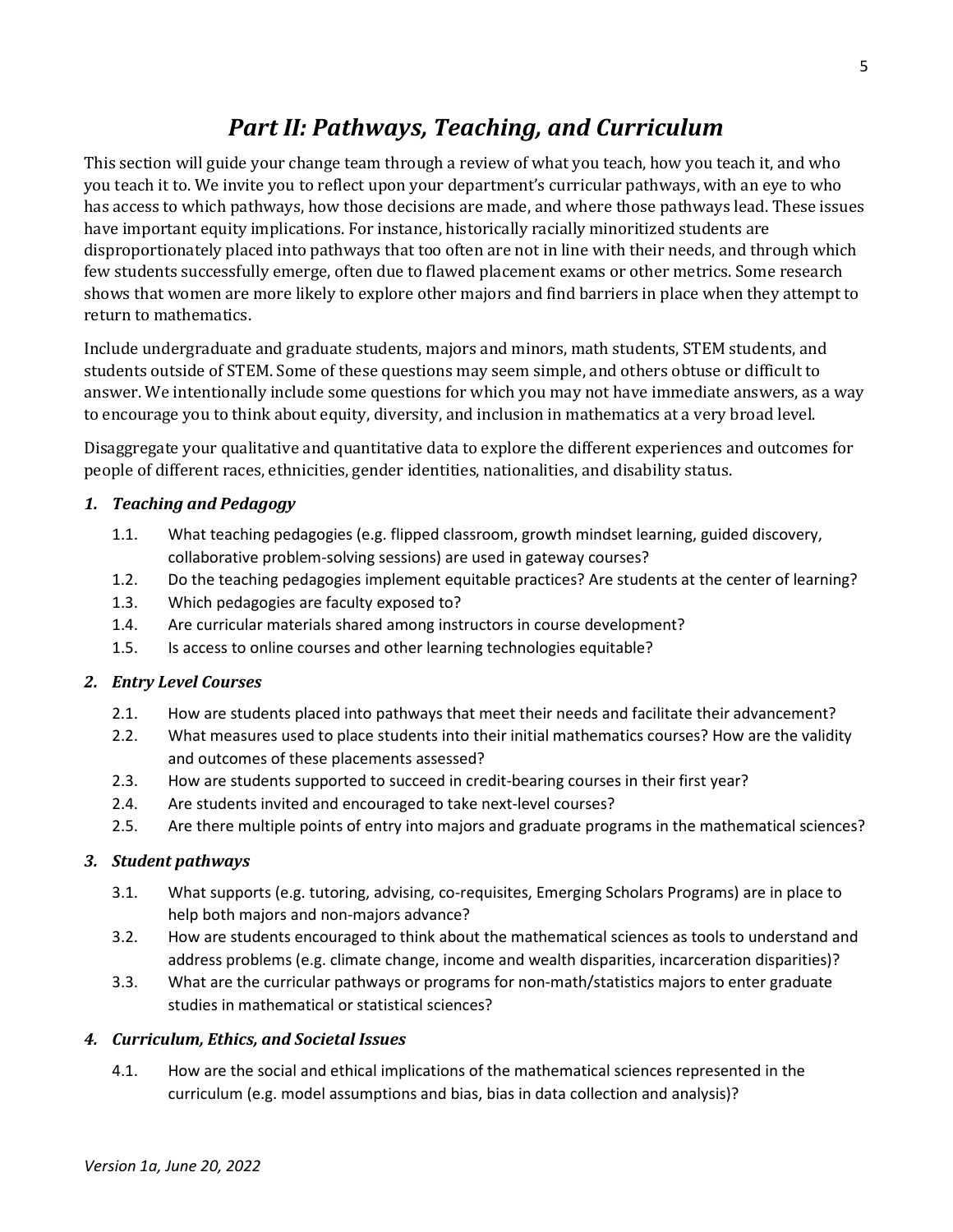- 4.2. Are the mathematical sciences discussed in a social context, including its use and misuse in addressing and sustaining social problems and oppression?
- 4.3. Is the social context of the mathematical sciences discussed, including who succeeds in mathematics and why?
- 4.4. Are majors required to take courses outside the department that specifically address these issues?

# *5. Inclusivity and representation in the curriculum*

- 5.1. Are culturally sensitive and culturally diverse examples used in the curriculum? For example, is the Marriage Problem presented in ways that assume gender binary or heteronormativity?
- 5.2. Does the curriculum represent mathematical scientists from a diverse range of identities and backgrounds? Are students and faculty expected to credit the work of a diverse range of authors in research and/or teaching (e.g. recognizing that "Fibonacci" sequences were recognized by Indian mathematicians hundreds of years before Fibonacci)?
- 5.3. Are courses designed to be accessible without separate ADA accommodations (e.g. are curricular materials and course sites accessible to screen-readers and other assistive technology)?

# *6. Math as a service course to other disciplines*

- 6.1. What are the department's efforts to recruit undergraduate and graduate students into STEM fields?
- 6.2. Are undergraduate and graduate students encouraged to take mathematics courses beyond what is required for their degree program?
- 6.3. Does the department collaborate with other departments to coordinate curriculum in and scheduling of required courses?
- 6.4. Are there inequities evident in the curriculum offered for non-majors?

# *7. Disciplinary Inclusion*

- 7.1. Are undergraduate and graduate students exposed to the range of modern mathematics, including applied mathematics, statistics, computer science, data science, math and statistics education, and related fields?
- 7.2. Do these mathematical science disciplines have equivalent stature and visibility, including awards, representation at colloquia, and resources (e.g., work space, graduate student funding)?
- 7.3. What are differences among the traditions, practices, and culture of these disciplines?
- 7.4. How do students, postdocs, and faculty within these disciplines interact?
- 7.5. Which research, career, courses, and other opportunities are available for undergraduate and graduate students in different mathematical sciences disciplines?
- 7.6. Can students switch between disciplines? Are there patterns in which students enter into or switch among disciplines?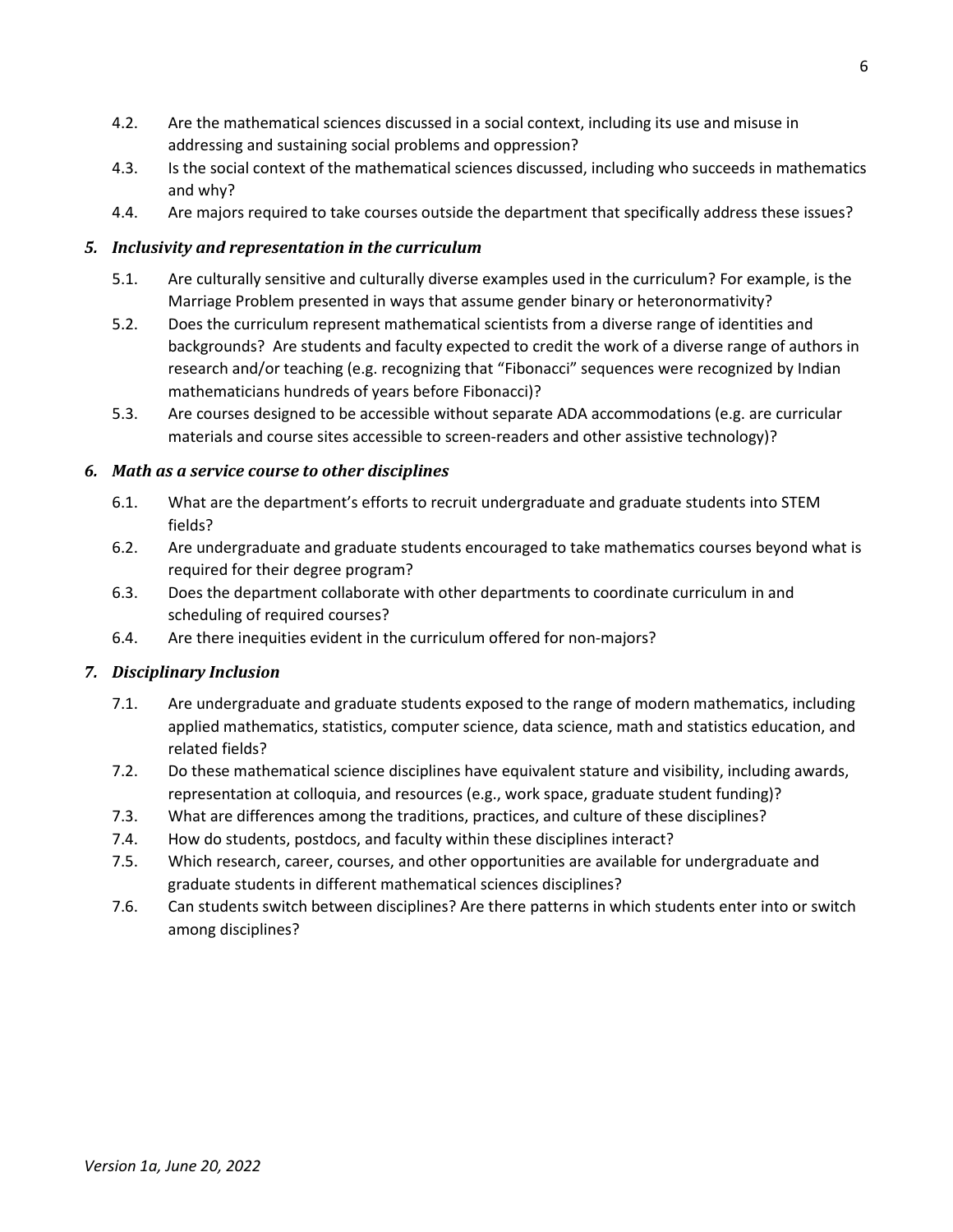# <span id="page-8-0"></span>*Part III: Additional Considerations for Students, Faculty, and Staff Sample Questions*

Due to their different roles and goals, some policies, practices, and experiences are unique to undergraduate and graduate students, postdocs, faculty, and staff. The COME-IN guidance encourages departmental change teams to consider population-specific questions in addition to the those identified in Parts I and II in order to get a complete picture of the experiences and outcomes for all members of your department.

# <span id="page-8-1"></span>*Undergraduate Students*

# *1. Recruitment, Matriculation, and Financial Aid*

- 1.1. How are students recruited into department programs and into STEM majors overall?
- 1.2. Are there articulation agreements with other institutions, particularly 2-year colleges?
- 1.3. What types and how much financial support are available to students?

# *2. Persistence, Retention, and Completion*

- 2.1. What are trends over time in enrollment, retention, and degree completion?
- 2.2. Are there differences between students who persist and those who leave department programs, switch majors, or leave the institution?

# *3. Evaluation and Grading*

- 3.1. How are students placed in their first-year courses? Do these placements allow them to successfully complete majors in the department and in STEM?
- 3.2. Are evaluation, feedback, and grading practices standardized across courses?
- 3.3. How, and how often, do students receive feedback on their academic progress?

# *4. Professional Development*

- 4.1. How are students prepared to apply to and enter into graduate school?
- 4.2. Do students have opportunities to participate in research and to attend and present at professional meetings?
- 4.3. What opportunities are available for students to learn more about pedagogy, both at the K-12 and postsecondary levels?

# *5. Flexible Timelines, Caregiver Support, and Effect on Evaluation*

5.1. How does personal or family leave affect degree progress and retention?

# <span id="page-8-2"></span>*Graduate Students*

# *1. Recruitment, Financial Support, and Matriculation*

- 1.1. What are the formal and informal processes and strategies for recruitment, and what are the outcomes of each? How are candidates recruited across the range of personal and professional identities?
- 1.2. What is the composition of the applicant pool, short-listed candidates, interviewees, who receives offers, and who matriculates?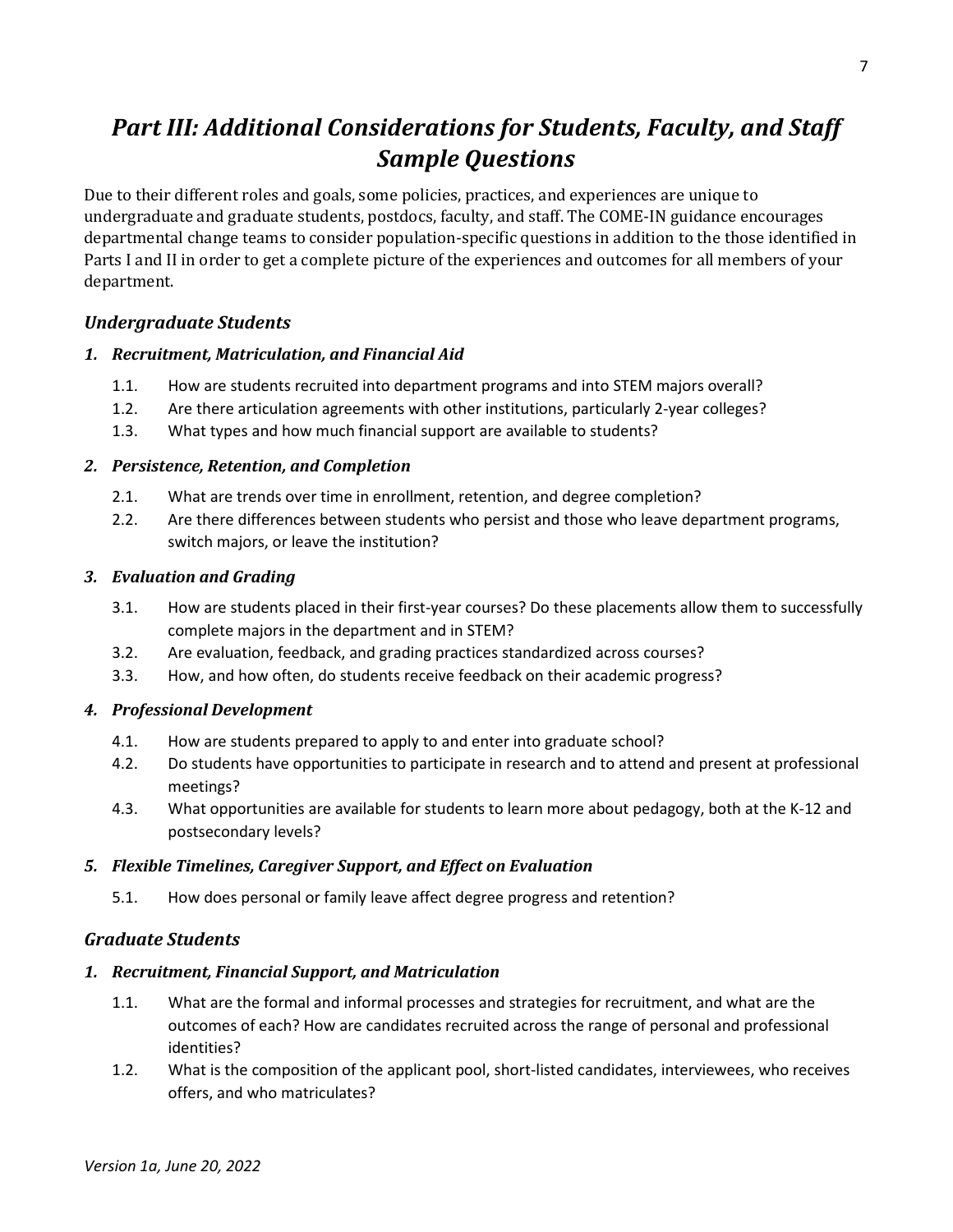1.3. Are there articulation agreements with bridge programs, four-year colleges, and minority-serving institutions?

# *2. Pre-Candidacy and Candidacy; Retention and Completion*

- 2.1. What are trends over time in enrollment, retention, and degree completion?
- 2.2. What is the average and range in time to candidacy and time to degree?
- 2.3. Are policies, procedures, and requirements transparent and available to all students?

# *3. Evaluation*

- 3.1. How are TAs, RAs, GAs, and other student employees evaluated?
- 3.2. How, and how often, do students receive feedback on their academic progress?
- 3.3. What evaluation metrics or rubrics are used?

# *4. Mentoring*

- 4.1. How do students learn to build and cultivate successful mentorship relationships to support them in their coursework, research, and career development?
- 4.2. Are graduate students rewarded for excellence in mentoring? What metrics are used?

# *5. Career and Professional Development*

- 5.1. What career development opportunities are available (e.g., teaching, leadership, manuscript and grant writing, oral communication, mentoring undergraduate students)?
- 5.2. How are students supported in the transition from graduate school to careers (e.g. seeking funding, writing CVs or resumes)?
- 5.3. Are graduate students given opportunities and support to attend and present at scientific meetings? What mentoring do they receive on how to network effectively?
- 5.4. Do members of the department actively advocate for graduate students for awards and other opportunities?

# *6. Flexible Timelines, Caregiver Support, and Effect on Evaluation*

- 6.1. How does personal or family leave affect degree progress and retention?
- 6.2. What are the implications of family leave on financial support and other benefits before, during, and after returning to work?
- 6.3. How is personal or family leave reflected in evaluation, including eligibility for RA, TA, and other forms of financial support and any awards or honors?

# <span id="page-9-0"></span>*Postdoctoral Scholars*

# *1. Advancement, Independence, and Completion*

- 1.1. What is the range and average time to completion or time spent in the postdoc overall?
- 1.2. What support does the department provide to postdocs in finding future positions?
- 1.3. What is the effect of teaching and other responsibilities on research productivity?
- 1.4. What positions to postdocs move on to after they leave the department?

# *2. Evaluation*

2.1. How are postdocs evaluated? How often do they receive feedback? What rubrics are used?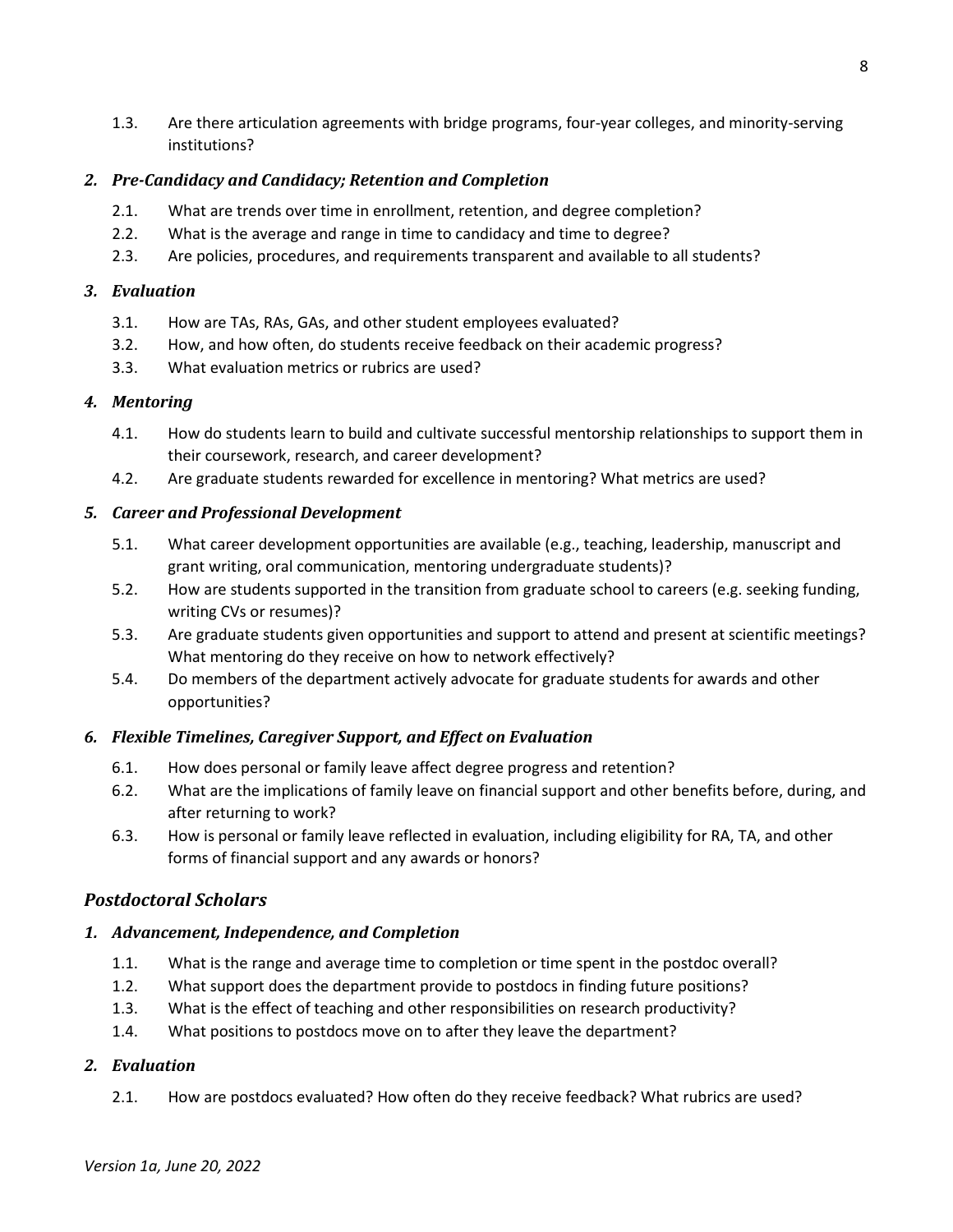# *3. Mentoring*

- 3.1. How do postdocs learn to build and cultivate successful mentorship relationships to support them in their teaching, research, and career development?
- 3.2. Are postdocs rewarded for excellence in mentoring? What metrics are used?
- 3.3. Are postdocs given opportunities to work with faculty mentors?

### *4. Professional Development*

- 4.1. What types of training and experiences are available (teaching, research, outreach, mentorship, project management, leadership, or other professional skills)?
- 4.2. How are postdocs supported in preparing job applications (writing a CV, interview skills, writing a research statement)?
- 4.3. Are postdocs encouraged and supported to attend and present their work at conferences?
- 4.4. What mentoring do they receive on how to network effectively?

# *5. Flexible Timelines, Caregiver Support, and Effect on Evaluation*

- 5.1. What are the impacts of personal or family leave on financial support and other benefits before, during, and after returning to work?
- 5.2. Can a postdoc requesting family leave request an extension of their appointment?

# <span id="page-10-0"></span>*Faculty*

# *1. Evaluation, Promotion, and Tenure*

- 1.1. What is the promotion and tenure process? How are T&P committees formed?
- 1.2. What career pathways are available for instructional, part-time, adjunct and non-tenure-track faculty?
- 1.3. How is service, and in particular service related to EDI, included in faculty review?

### *2. Retention*

- 2.1. What are trends in promotion, retention, and turnover over time?
- 2.2. Are there regular reviews of faculty satisfaction in the department?
- 2.3. Where do faculty continue their careers after they leave?

### *3. Course Assignments*

- 3.1. How do faculty provide input on course assignments, including course delivery, scheduling, and courses for non-majors?
- 3.2. Do faculty receive training on how to create inclusive classroom, lab and work environments, when working with non-majors as well as majors?
- 3.3. What feedback do faculty receive on their roles in promoting EDI in their classrooms, labs, research projects, and in the department?

### *4. Mentoring*

- 4.1. Are faculty aware of differences between advising and mentoring, as they apply to majors, nonmajors, graduate students, postdocs, staff, and faculty in different career stages and roles?
- 4.2. Do faculty mentor their research groups?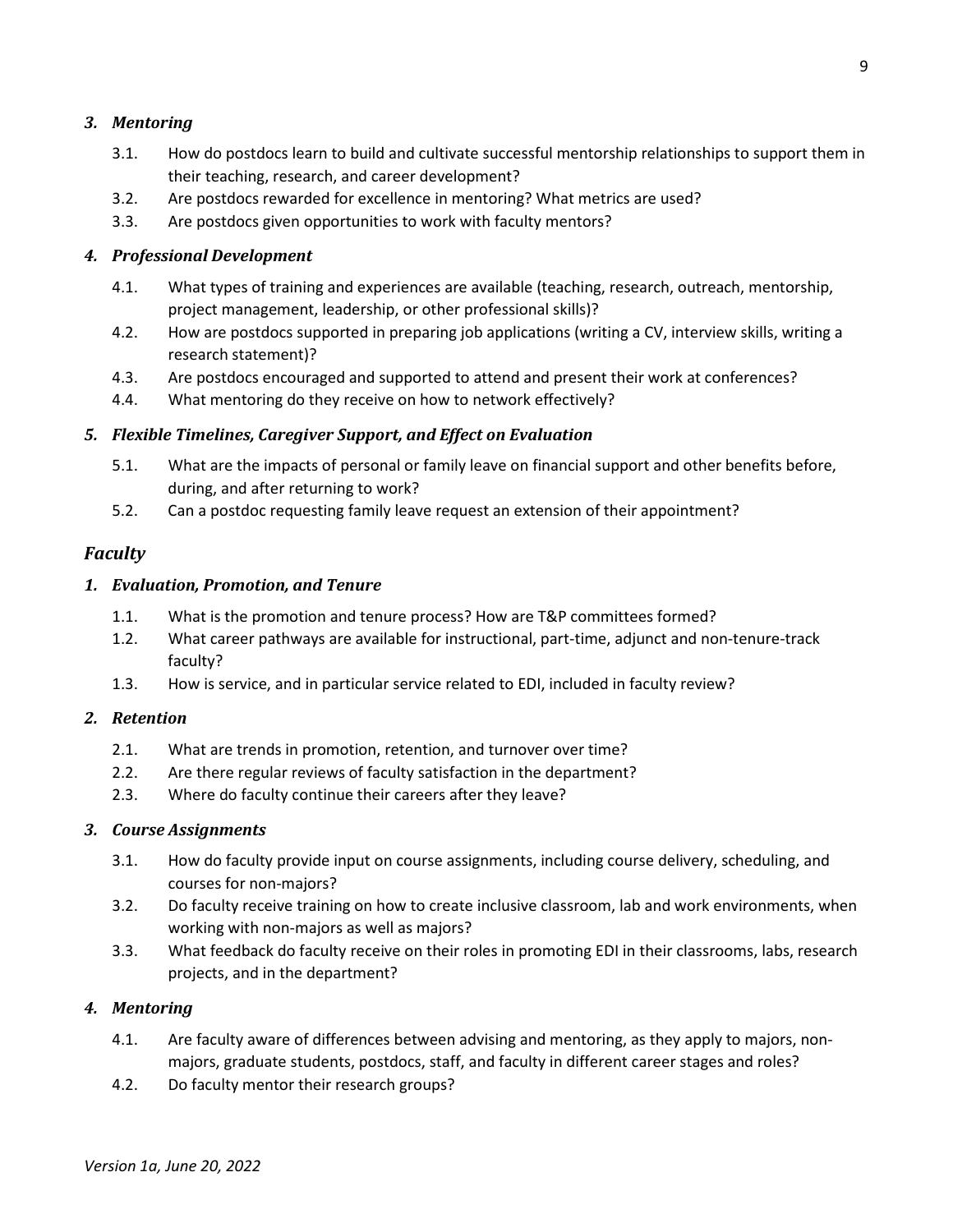4.3. How do faculty, especially those from underrepresented groups, learn to build and cultivate successful mentorship relationships, both as mentors and mentees?

# *5. Professional Development*

- 5.1. Are faculty given the opportunity and support to attend scientific meetings?
- 5.2. What training opportunities do faculty receive in pedagogy?
- 5.3. Do members of the department actively advocate for faculty for internal and external awards and other opportunities? How is the equity of award nominations monitored?
- 5.4. How do faculty gain experience in leadership roles?

# *6. Flexible Timelines, Caregiver Support, and Effect on Evaluation*

- 6.1. How is personal or family leave, or the use of flex-time, reflected in evaluation, including promotion and tenure schedules, eligibility for research funding, and eligibility for awards and honors?
- 6.2. Are there other benefits available related to long-term care or other caregiving support?
- 6.3. How are a faculty member's teaching, advising, mentoring, research supervision, committee assignments, and other departmental service handled during personal or family leave?

# <span id="page-11-0"></span>*Staff*

# *1. Evaluation, Retention, and Promotion*

- 1.1. Are there regular reviews of staff satisfaction in the department?
- 1.2. Does the department regularly assess turnover in department-funded, institution-funded, or grantfunded positions? Are there patterns of turnover associated with specific offices or positions?
- 1.3. Are exit interviews performed to learn about the culture and climate of the department from the perspective of the staff?

### *2. Mentoring*

- 2.1. Are staff rewarded for excellence in mentoring? What metrics are used?
- 2.2. Do staff receive mentoring in career development?

### *3. Professional Development*

- 3.1. Do staff receive continuing support for research and professional development beyond starting offers, including time, funding, students, and personnel support?
- 3.2. How are staff informed of and prepared for advancement opportunities?
- 3.3. What training or other opportunities are available to staff to enrich their knowledge base and prepare for advancement? What mentoring or feedback do they receive on career development?

# *4. Flexible Timelines, Caregiver Support, and Effect on Evaluation*

- 4.1. Are there other benefits available related to long-term care or other caregiving support?
- 4.2. What policies and resources apply to part-time staff?
- 4.3. What are the implications of personal or family leave on salary and other benefits before, during, and after returning to work?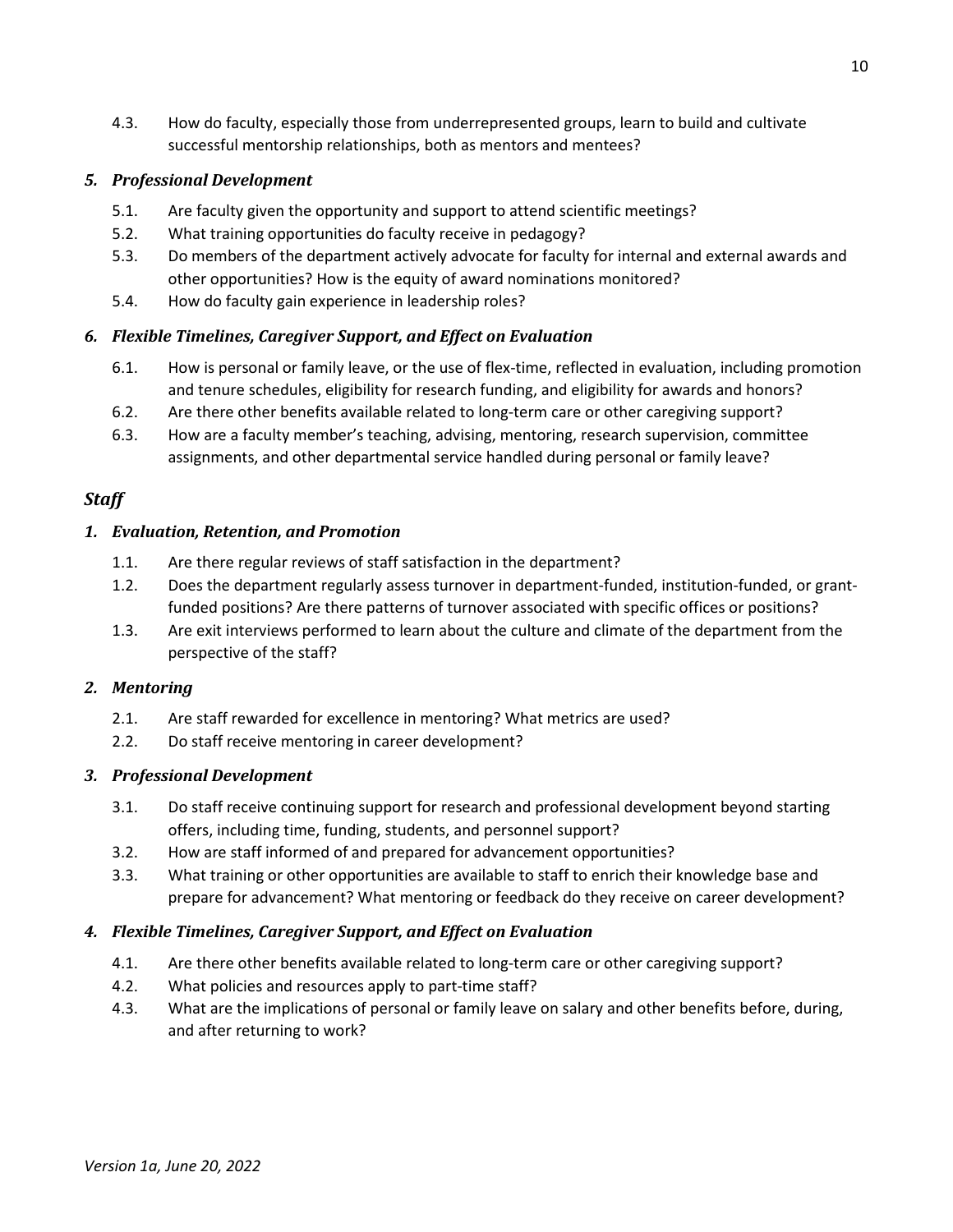# *Next Steps*

<span id="page-12-0"></span>This is only the beginning! If your department has found this preliminary release of COME-IN to be illuminating, keep engaging your change team in reflective work and plan to join in a strategic planning process as soon as it is available so that you may turn your findings into actions.